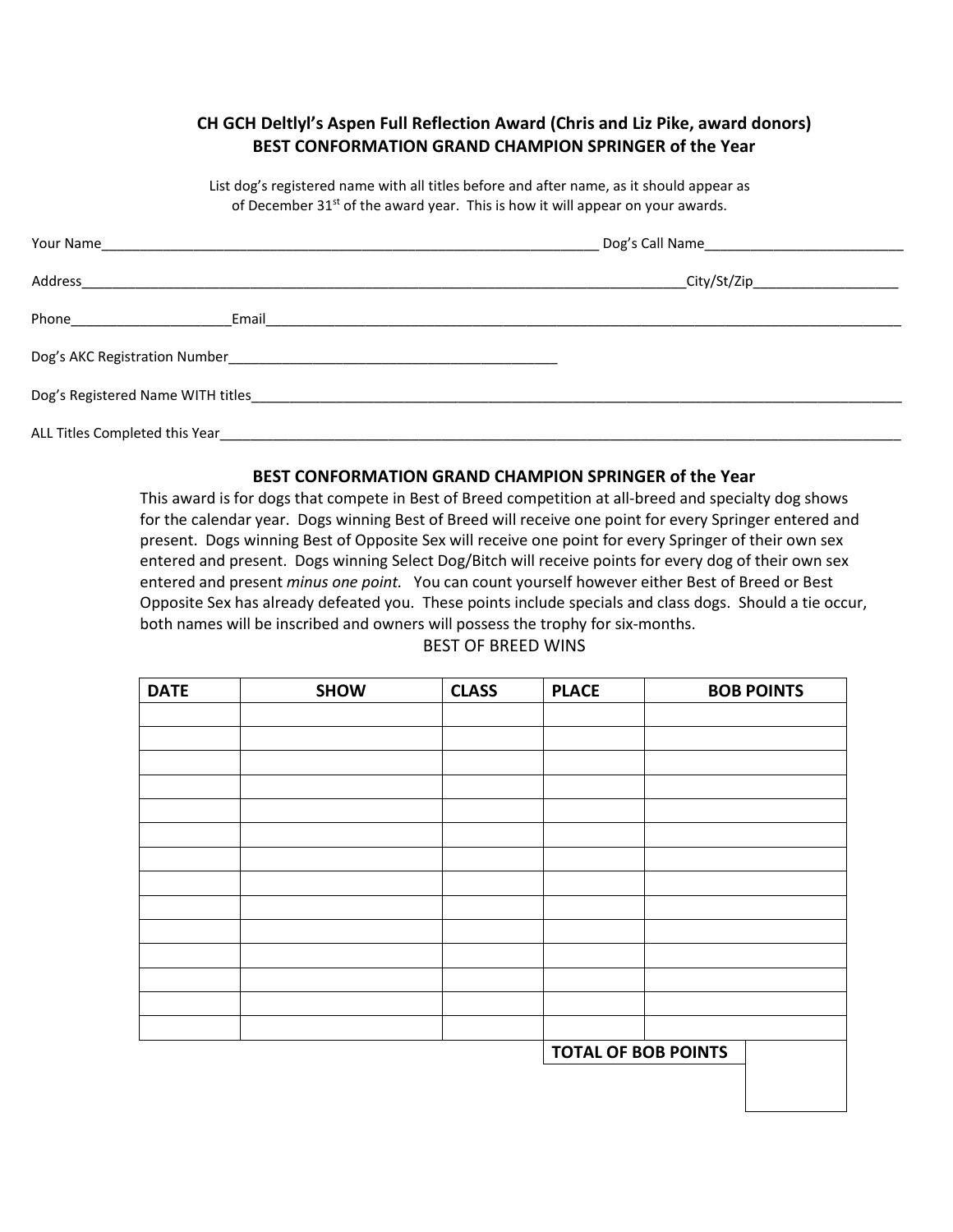### BEST OF OPPOSITE SEX WINS

| <b>DATE</b> | <b>SHOW</b>             | <b>CLASS</b> | <b>PLACE</b> | <b>BOS POINTS</b> |
|-------------|-------------------------|--------------|--------------|-------------------|
|             |                         |              |              |                   |
|             |                         |              |              |                   |
|             |                         |              |              |                   |
|             |                         |              |              |                   |
|             |                         |              |              |                   |
|             |                         |              |              |                   |
|             |                         |              |              |                   |
|             |                         |              |              |                   |
|             |                         |              |              |                   |
|             |                         |              |              |                   |
|             |                         |              |              |                   |
|             |                         |              |              |                   |
|             |                         |              |              |                   |
|             |                         |              |              |                   |
|             | <b>TOTAL BOS POINTS</b> |              |              |                   |
|             |                         |              |              |                   |

## SELECT DOG/BITCH WINS

|             |             |              |                            | <b>SELECT</b> |               |
|-------------|-------------|--------------|----------------------------|---------------|---------------|
| <b>DATE</b> | <b>SHOW</b> | <b>CLASS</b> | <b>PLACE</b>               | <b>WINS</b>   | <b>POINTS</b> |
|             |             |              |                            |               |               |
|             |             |              |                            |               |               |
|             |             |              |                            |               |               |
|             |             |              |                            |               |               |
|             |             |              |                            |               |               |
|             |             |              |                            |               |               |
|             |             |              |                            |               |               |
|             |             |              |                            |               |               |
|             |             |              |                            |               |               |
|             |             |              |                            |               |               |
|             |             |              |                            |               |               |
|             |             |              |                            |               |               |
|             |             |              |                            |               |               |
|             |             |              |                            |               |               |
|             |             |              | <b>TOTAL SELECT POINTS</b> |               |               |
|             |             |              |                            |               |               |